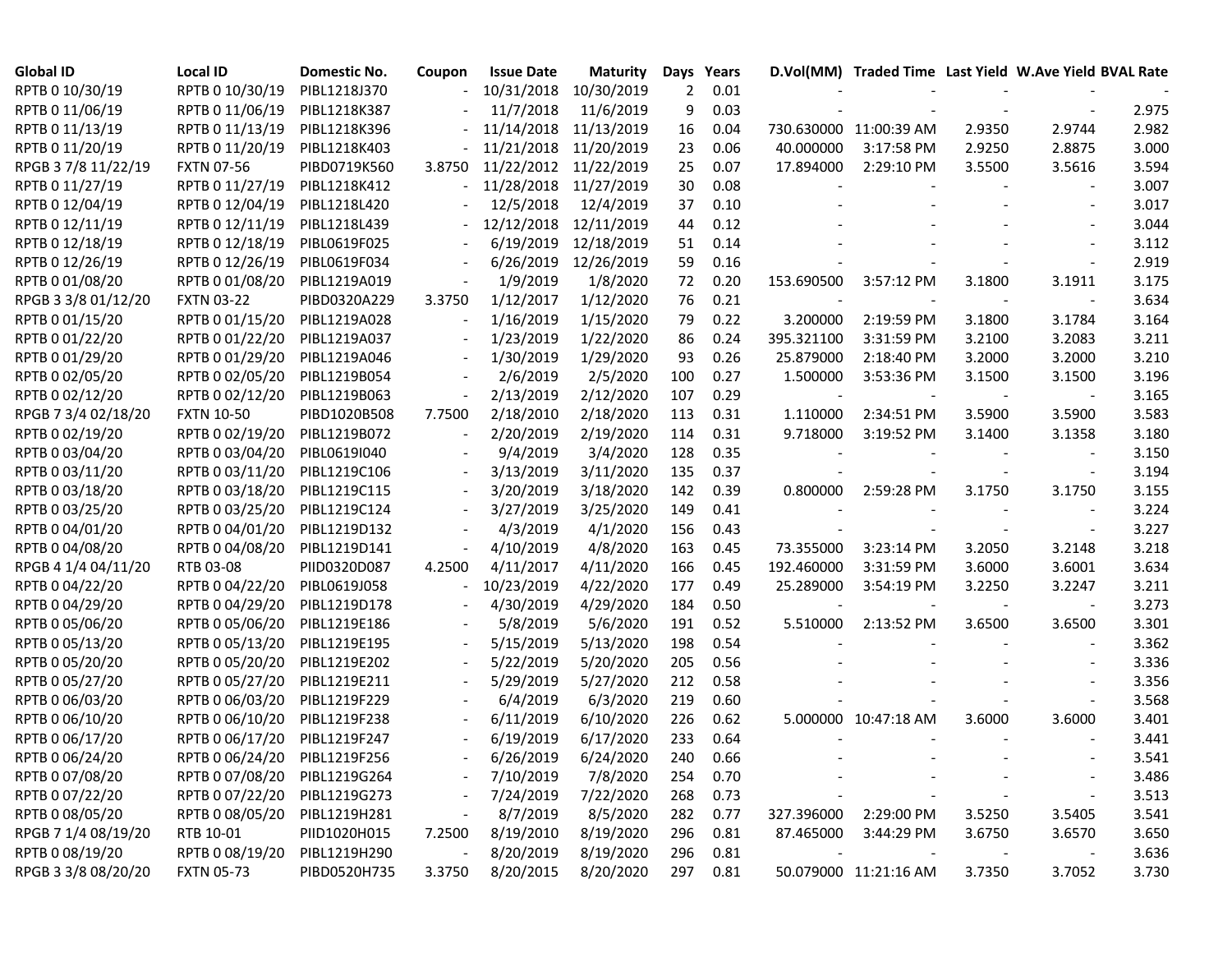| <b>Global ID</b>     | Local ID          | Domestic No. | Coupon  | <b>Issue Date</b> | <b>Maturity</b>             | Days | Years |                   | D.Vol(MM) Traded Time Last Yield W.Ave Yield BVAL Rate |        |        |       |
|----------------------|-------------------|--------------|---------|-------------------|-----------------------------|------|-------|-------------------|--------------------------------------------------------|--------|--------|-------|
| RPTB 0 09/02/20      | RPTB 0 09/02/20   | PIBL1219I306 |         | 9/4/2019          | 9/2/2020                    | 310  | 0.85  |                   |                                                        |        |        | 3.597 |
| RPGB 6 1/8 09/16/20  | <b>FXTN 10-51</b> | PIBD1020I510 | 6.1250  | 9/16/2010         | 9/16/2020                   | 324  | 0.89  |                   |                                                        |        |        | 3.768 |
| RPTB 0 09/16/20      | RPTB 0 09/16/20   | PIBL1219I315 |         | 9/18/2019         | 9/16/2020                   | 324  | 0.89  | 3.100000          | 3:00:50 PM                                             | 3.5500 | 3.5500 | 3.590 |
| RPTB 0 10/07/20      | RPTB 0 10/07/20   | PIBL1219J323 |         | 10/9/2019         | 10/7/2020                   | 345  | 0.95  |                   |                                                        |        |        | 3.587 |
| RPTB 0 10/21/20      | RPTB 0 10/21/20   | PIBL1219J332 |         | 10/23/2019        | 10/21/2020                  | 359  | 0.98  | 185.126000        | 3:59:53 PM                                             | 3.5550 | 3.5559 | 3.558 |
| RPGB 5 7/8 12/16/20  | <b>FXTN 10-52</b> | PIBD1020L525 | 5.8750  | 12/16/2010        | 12/16/2020                  | 415  | 1.14  | 3.000000          | 2:03:13 PM                                             | 3.9250 | 3.9250 | 3.783 |
| RPGB 4 1/4 01/25/21  | <b>FXTN 03-23</b> | PIBD0321A236 | 4.2500  | 1/25/2018         | 1/25/2021                   | 455  | 1.25  | 48.400000         | 2:00:28 PM                                             | 3.8800 | 3.8480 | 3.848 |
| RPGB 7 3/8 03/03/21  | RTB 10-02         | PIID1021C027 | 7.3750  | 3/3/2011          | 3/3/2021                    | 492  | 1.35  | 459.863000        | 2:24:26 PM                                             | 3.9250 | 3.9250 | 3.925 |
| RPGB 3 1/2 03/20/21  | <b>FXTN 07-57</b> | PIBD0721C574 | 3.5000  | 3/20/2014         | 3/20/2021                   | 509  | 1.39  | 11.750000         | 2:23:43 PM                                             | 3.8750 | 3.8495 | 3.858 |
| RPGB 6 1/2 04/28/21  | <b>FXTN 10-53</b> | PIBD1021D531 | 6.5000  | 4/28/2011         | 4/28/2021                   | 548  | 1.50  |                   |                                                        |        |        | 3.833 |
| RPGB 4 7/8 06/13/21  | RTB 03-09         | PIID0321F092 | 4.8750  | 6/13/2018         | 6/13/2021                   | 594  | 1.63  | 26.451000         | 3:34:57 PM                                             | 3.9500 | 3.8612 | 3.898 |
| RPGB 5 3/4 10/20/21  | RTB 10-03         | PIID1021J039 | 5.7500  | 10/20/2011        | 10/20/2021                  | 723  | 1.98  |                   | 1.278000 11:03:00 AM                                   | 4.0000 | 4.0000 | 3.907 |
| RPGB 5 3/4 11/24/21  | <b>FXTN 10-55</b> | PIBD1021K551 | 5.7500  | 11/24/2011        | 11/24/2021                  | 758  | 2.08  |                   |                                                        |        |        | 3.910 |
| RPGB 63/8 01/19/22   | <b>FXTN 10-54</b> | PIBD1022G545 | 6.3750  | 7/19/2011         | 1/19/2022                   | 814  | 2.23  | 21.610000         | 2:51:22 PM                                             | 3.9500 | 3.9500 | 3.924 |
| RPGB 4 01/26/22      | <b>FXTN 05-74</b> | PIBD0522A747 | 4.0000  | 1/26/2017         | 1/26/2022                   | 821  | 2.25  | 11.500000         | 3:29:08 PM                                             | 3.9250 | 3.9330 | 3.931 |
| RPGB 15 03/14/22     | <b>FXTN 20-02</b> | PIBD2022C021 | 15.0000 | 3/14/2002         | 3/14/2022                   | 868  | 2.38  |                   |                                                        |        |        | 3.950 |
| RPGB 4 3/4 07/04/22  | <b>FXTN 03-24</b> | PIBD0322G247 | 4.7500  | 7/4/2019          | 7/4/2022                    | 980  | 2.68  | 481.000000        | 3:23:06 PM                                             | 3.8900 | 3.8734 | 3.886 |
| RPGB 4 7/8 08/02/22  | <b>FXTN 10-56</b> | PIBD1022H562 | 4.8750  | 8/2/2012          | 8/2/2022 1,009              |      | 2.76  |                   |                                                        |        |        | 4.001 |
| RPGB 4 3/4 09/13/22  | <b>FXTN 10-57</b> | PIBD1022I570 | 4.7500  | 9/13/2012         | 9/13/2022 1,051             |      | 2.88  |                   |                                                        |        |        | 4.016 |
| RPGB 12 3/4 10/17/22 | <b>FXTN 20-03</b> | PIBD2022J033 | 12.7500 |                   | 10/17/2002 10/17/2022 1,085 |      | 2.97  |                   |                                                        |        |        | 4.028 |
| RPGB 4 5/8 12/04/22  | RTB 05-11         | PIID0522L114 | 4.6250  | 12/4/2017         | 12/4/2022 1,133             |      | 3.10  | 837.030000        | 3:14:46 PM                                             | 3.9350 | 3.9233 | 3.916 |
| RPGB 4 12/06/22      | <b>FXTN 10-58</b> | PIBD1022L585 | 4.0000  | 12/6/2012         | 12/6/2022 1,135             |      | 3.11  |                   | 24.900000 11:20:56 AM                                  | 3.9800 | 3.9849 | 4.047 |
| RPGB 13 02/20/23     | <b>FXTN 20-04</b> | PIBD2023B048 | 13.0000 | 2/20/2003         | 2/20/2023 1,211             |      | 3.32  | $\blacksquare$    |                                                        |        |        | 4.076 |
| RPGB 5 1/2 03/08/23  | <b>FXTN 05-75</b> | PIBD0523C752 | 5.5000  | 3/8/2018          | 3/8/2023 1,227              |      | 3.36  | 185.010000        | 3:38:00 PM                                             | 3.9950 | 4.0029 | 4.018 |
| RPGB 3 1/2 04/21/23  | <b>FXTN 07-58</b> | PIBD0723D588 | 3.5000  | 4/21/2016         | 4/21/2023 1,271             |      | 3.48  | 9.000000          |                                                        |        |        | 4.138 |
| RPGB 11 7/8 05/29/23 | <b>FXTN 20-05</b> | PIBD2023E054 | 11.8750 | 5/29/2003         | 5/29/2023 1,309             |      | 3.58  |                   |                                                        |        |        | 4.128 |
| RPGB 3 1/4 08/15/23  | RTB 10-04         | PIID1023H046 | 3.2500  | 8/15/2013         | 8/15/2023 1,387             |      | 3.80  | 14.840000         | 3:34:29 PM                                             | 4.2475 | 4.2505 | 4.278 |
| RPGB 11 3/8 10/23/23 | <b>FXTN 20-06</b> | PIBD2023J068 | 11.3750 | 10/23/2003        | 10/23/2023 1,456            |      | 3.99  |                   |                                                        |        |        | 4.169 |
| RPGB 6 1/4 03/12/24  | RTB 05-12         | PIID0524C129 | 6.2500  | 3/12/2019         | 3/12/2024 1,597             |      | 4.37  | 821.020000        | 3:50:35 PM                                             | 4.1175 | 4.1227 | 4.121 |
| RPGB 4 1/2 04/20/24  | <b>FXTN 07-59</b> | PIBD0724D595 | 4.5000  | 4/20/2017         | 4/20/2024 1,636             |      | 4.48  | 5.000000          | 3:48:30 PM                                             | 4.2250 | 4.2325 | 4.213 |
| RPGB 12 3/8 06/03/24 | <b>FXTN 20-07</b> | PIBD2024F075 | 12.3750 | 6/3/2004          | 6/3/2024 1,680              |      | 4.60  |                   |                                                        |        |        | 4.252 |
| RPGB 12 7/8 08/05/24 | <b>FXTN 20-08</b> | PIBD2024H086 | 12.8750 | 8/5/2004          | 8/5/2024 1,743              |      | 4.77  |                   |                                                        |        |        | 4.280 |
| RPGB 4 1/8 08/20/24  | <b>FXTN 10-59</b> | PIBD1024H595 | 4.1250  | 8/20/2014         | 8/20/2024 1,758             |      | 4.81  | 0.010000          | 2:45:02 PM                                             | 4.2000 | 4.2000 | 4.346 |
| RPGB 4 1/4 10/17/24  | <b>FXTN 05-76</b> | PIBD0524J762 | 4.2500  | 10/17/2019        | 10/17/2024 1,816            |      | 4.97  | 225.600000        | 3:40:52 PM                                             | 4.1925 | 4.1926 | 4.218 |
| RPGB 13 3/4 11/11/24 | <b>FXTN 20-09</b> | PIBD2024K091 | 13.7500 | 11/11/2004        | 11/11/2024 1,841            |      | 5.04  |                   |                                                        |        |        | 4.317 |
| RPGB 5 3/4 04/12/25  | <b>FXTN 07-61</b> | PIBD0725D618 | 5.7500  | 4/12/2018         | 4/12/2025 1,993             |      | 5.46  | 555.000000        | $3:43:09$ PM                                           | 4.3350 | 4.3402 | 4.340 |
| RPGB 12 1/8 04/14/25 | <b>FXTN 20-10</b> | PIBD2025D103 | 12.1250 | 4/14/2005         | 4/14/2025 1,995             |      | 5.46  |                   |                                                        |        |        | 4.369 |
| RPGB 3 5/8 09/09/25  | <b>FXTN 10-60</b> | PIBD1025I608 | 3.6250  | 9/9/2015          | 9/9/2025 2,143              |      | 5.87  |                   |                                                        |        |        | 4.657 |
| RPGB 12 1/8 10/20/25 | <b>FXTN 20-11</b> | PIBD2025J116 | 12.1250 | 10/20/2005        | 10/20/2025 2,184            |      | 5.98  |                   |                                                        |        |        | 4.434 |
| RPGB 18 1/4 11/29/25 | <b>FXTN 25-01</b> | PIBD2525K015 | 18.2500 | 11/29/2000        | 11/29/2025 2,224            |      | 6.09  |                   |                                                        |        |        | 4.445 |
| RPGB 10 1/4 01/19/26 | <b>FXTN 20-12</b> | PIBD2026A122 | 10.2500 | 1/19/2006         | 1/19/2026 2,275             |      | 6.23  |                   |                                                        |        |        | 4.480 |
| RPGB 6 1/4 02/14/26  | <b>FXTN 07-62</b> | PIBD0726B627 | 6.2500  | 2/14/2019         | 2/14/2026 2,301             |      |       | 6.30 1,393.890000 | 3:53:46 PM                                             | 4.3650 | 4.3663 | 4.368 |